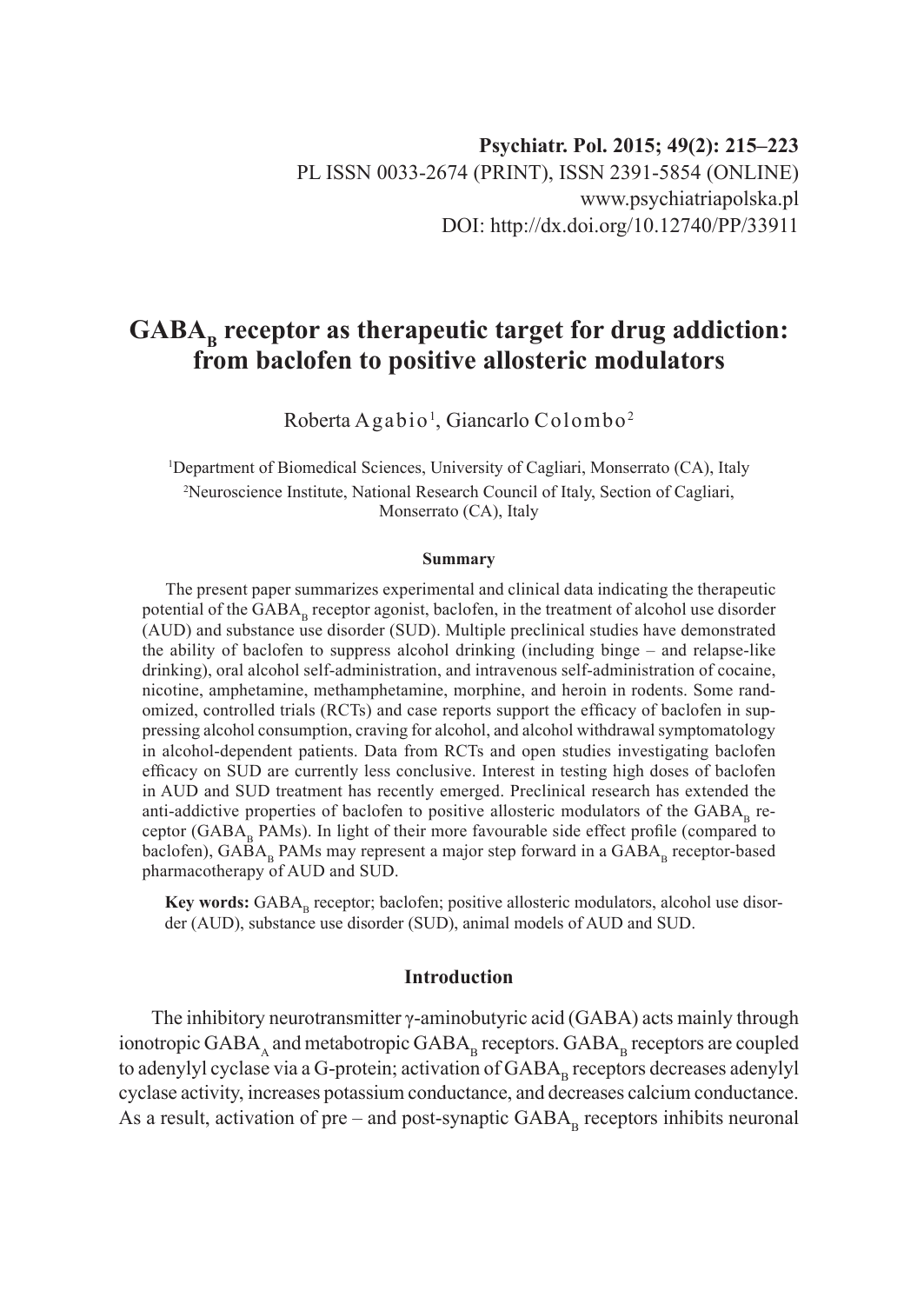excitability and release of multiple neurotransmitters [1, 2], with several therapeutic potentials [3, 4].

Numerous experimental and clinical studies, conducted over the last 15 years, suggest that pharmacological activation of the  $GABA_n$  receptor – by the prototypic GABA<sub>R</sub> receptor agonist, baclofen (β-[chlorophenyl]-GABA; Lioresal®; Gablofen®; Kemstro<sup>TM</sup>) or other GABA<sub>B</sub> receptor agonists [4, 5] – may suppress a variety of alcohol-, cocaine-, nicotine-, opioid-, and amphetamine-motivated behaviours in rodents, as well as alcohol craving and drinking, consumption of drugs of abuse, and signs and symptoms of withdrawal syndrome from alcohol and opioids in humans.

The present paper is aimed at critically reviewing the lines of preclinical and clinical evidence featuring baclofen as a potentially effective pharmacotherapy for alcohol use disorder (AUD) and substance use disorder (SUD). This paper also reviews recent preclinical data on the anti-addictive properties of the positive allosteric modulators  $(PAMs)$  of the GABA<sub>p</sub> receptor, a new class of GABA<sub>p</sub> receptor ligands with potential therapeutic advantages compared to baclofen.

## Baclofen: preclinical evidence of its "anti-addictive" properties

At preclinical level, multiple and – for the most part – consistent lines of experimental evidence indicate that acute or repeated treatment with non-sedative doses of baclofen suppressed several alcohol-related behaviours and alcohol psychopharmacological effects in rats and mice [6, 7]. Specifically, baclofen administration has been reported to suppress: (a) signs of alcohol withdrawal syndrome – including anxiety-related behaviours, tremors, and seizures – in rats made physically dependent on alcohol; (b) acquisition and maintenance of high alcohol drinking under the 2-bottle "alcohol vs. water" choice regimen in rats; (c) the increase in alcohol intake occurring in rats after a period of forced abstinence from alcohol (experimental model of alcohol relapse); (d) binge-like alcohol drinking (a single, brief episode of excessive drinking) in mice; (e) the increase in alcohol drinking induced by treatment with opioid and cannabinoid receptor agonists (possible model of the so-called "gateway hypothesis", i.e. the facilitated transition between two abusive drugs) in rats; (f) alcohol reinforcing properties in rats and mice trained to press a lever to access alcohol under a fixed ratio schedule of responding; (g) alcohol motivational properties in rats, measured as the maximal amount of "work" (in terms of leverpressing) that rats are willing to perform in seeking alcohol (experimental model of the human craving for alcohol); (h) reinstatement of alcohol-seeking behaviour triggered in rats by an experimenter-delivered complex of cues previously associated to alcohol availability (another experimental model of alcohol relapse); (i) alcoholinduced conditioned place preference (measure of alcohol rewarding properties) in mice; (j) alcohol-induced stimulation of locomotor activity (measure of alcohol stimulatory and euphorigenic-like properties) in rats and mice.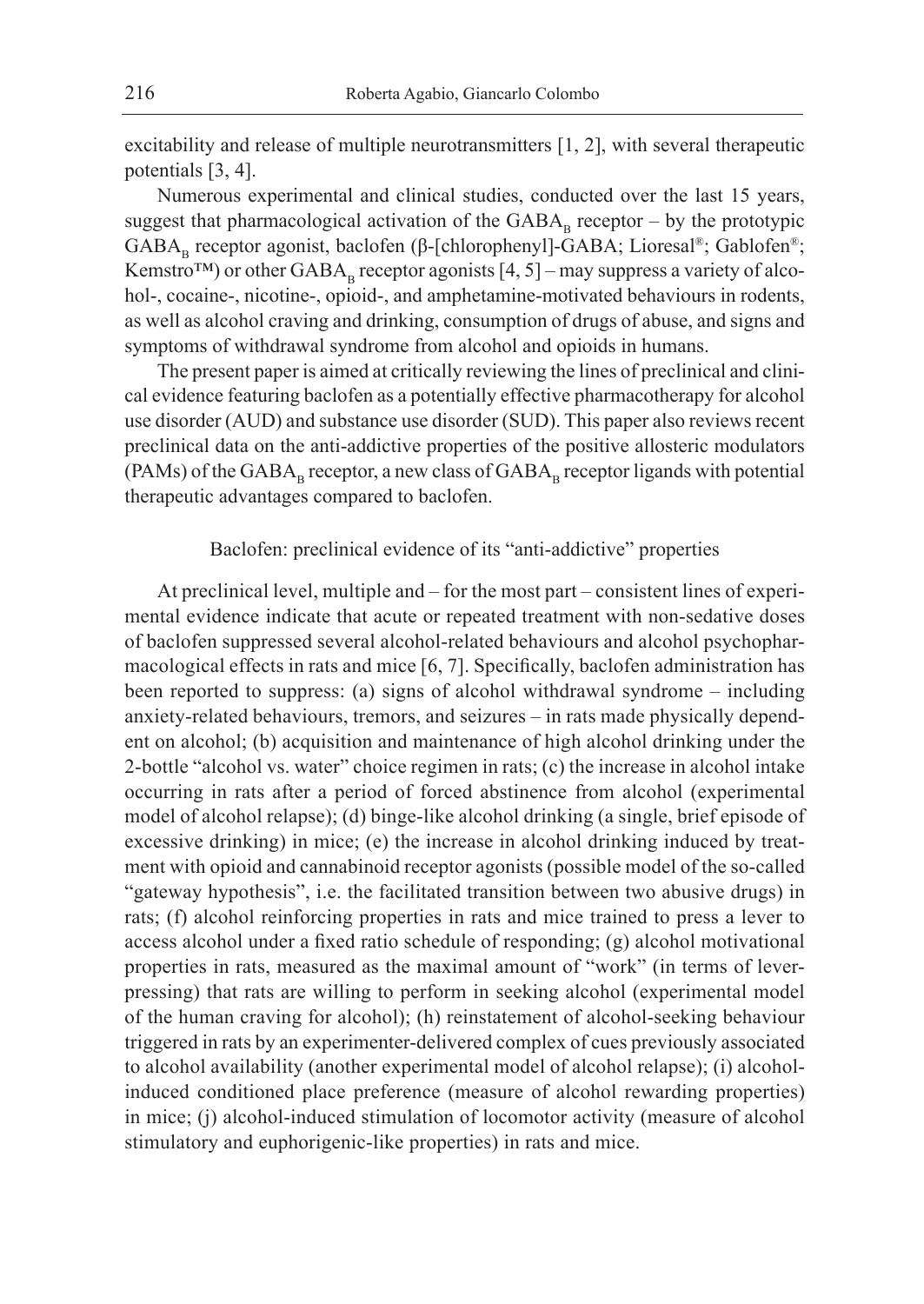Multiple studies have extended the capacity of baclofen to suppress alcoholmotivated behaviours to several other drugs of abuse [6]. Specifically, treatment with baclofen – administered both systemically and into specific areas of the brain "reward" system – has been reported to reduce: (a) lever-pressing for intravenous self-administration of cocaine, nicotine, amphetamine, methamphetamine, morphine, heroin, and γ-hydroxybutyric acid in rats and mice; (b) reinstatement of cocaine-, nicotine-, and heroin-seeking behaviour in rats; (c) nicotine-, amphetamine-, methamphetamine-, and morphine-induced conditioned place preference in rats and mice; (d) cocaine-, nicotine-, and amphetamine-stimulated hyperlocomotion as well as cocaine-, amphetamine-, and morphine-induced locomotor sensitization in rats and mice; (e) multiple withdrawal signs in rats and mice made physically dependent on nicotine and morphine.

Together, these data suggest that the  $GABA_n$  receptor is a major component of the neural substrate mediating the central effects of several drugs of abuse. Most of the above data have been collected using experimental models with predictive validity for the human disease, underlining the relevance of these data in terms of translation to the clinics. The above results have been obtained testing doses of baclofen that were, in many instances, devoid of sedative effects; it should be noted, however, that the anti-addictive effects of baclofen were often produced by doses not far from those producing sedation and motor-incoordination (the animal correlate of the human side effects), suggestive of a narrow therapeutic window.

In terms of mechanism of baclofen action,  $GABA_p$  receptors located both pre – and post-synaptically (on glutamatergic and dopaminergic neurons, respectively) in the ventral tegmental area (VTA) (a key area of the brain "reward" system) constitute the likely site of baclofen action: their activation by baclofen indeed exerted an inhibitory action on dopamine neurons projecting from the VTA to the nucleus accumbens, suppressing the increase in dopamine release stimulated by drugs of abuse [6–8]. Accordingly, several of the above-mentioned anti-addictive effects of baclofen have been replicated after baclofen injection directly into the rat or mouse VTA.

# Baclofen: clinical evidence of its anti-addictive properties

The pharmacological treatment of AUD and SUD is aimed at (a) helping patients to achieve abstinence or, at least, reduce the consumption of alcohol and other drugs of abuse, (b) reducing the risk of relapse, (c) reducing the severity of craving (defined as the intense desire or strong urge for alcohol or a given drug), (d) decreasing the severity of withdrawal symptoms, and (e) reducing the severity of possible comorbid disorders (e.g., anxiety).

Baclofen was introduced in clinical use for the treatment of muscle rigidity in the early 1960s [9]. Following oral administration, baclofen is rapidly absorbed and up to 80% of the dose is excreted in the urine, with only a limited hepatic metabolism [9]. Side effects are generally mild, most frequently represented by sedation, weak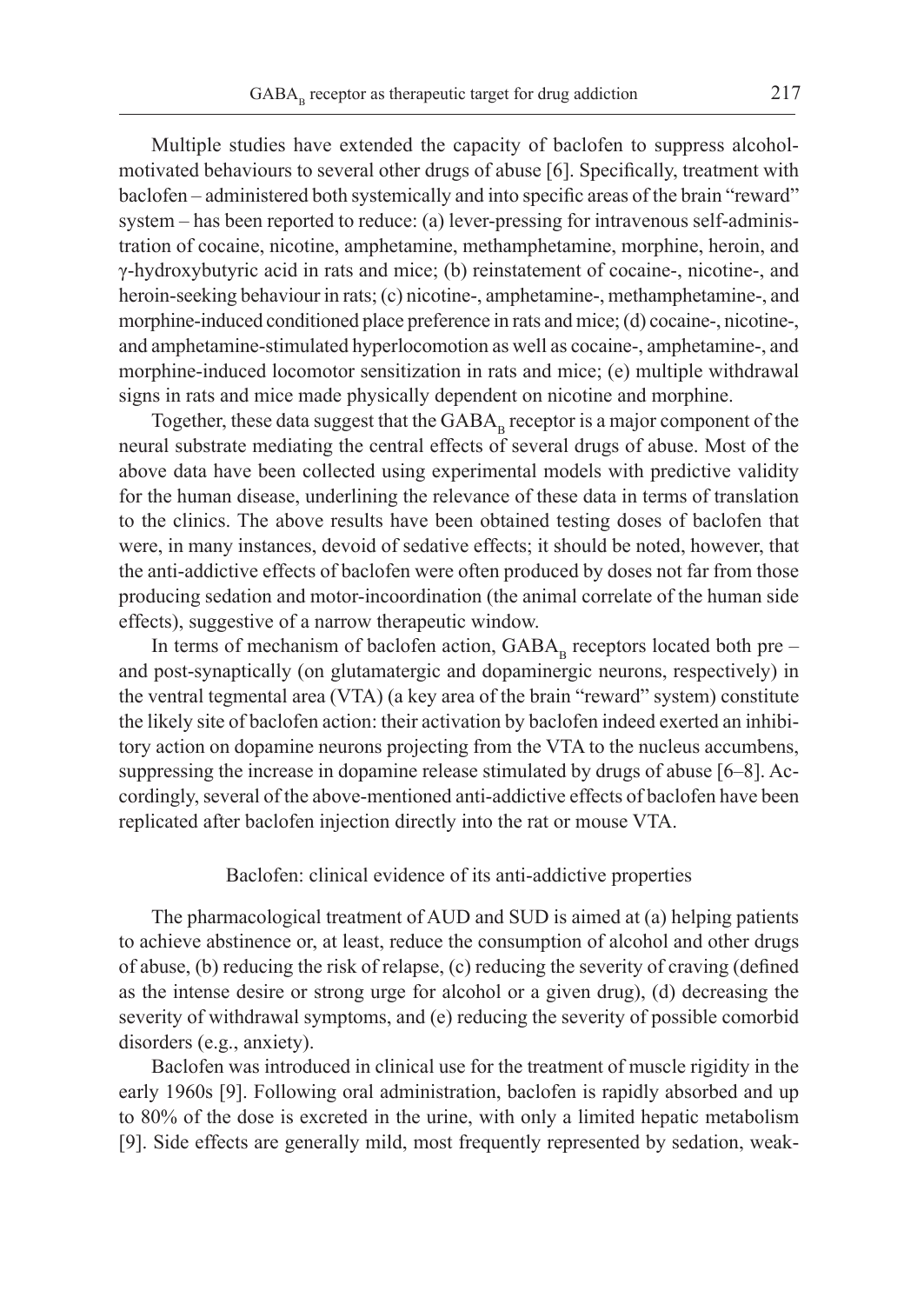ness, and vertigo; these usually disappear with continued therapy. These side effects are dose-related and are manifested at doses higher than 60 mg/day. Notably, patients with impaired renal function are at particular risk of baclofen accumulation, even on low-dose therapy. Kidney, and not liver, elimination is seen as a therapeutic advantage for patients with AUD and SUD, as they frequently develop liver diseases.

Four randomized, controlled trials (RCTs) have investigated the efficacy of baclofen in the treatment of AUD [10–13]. These RCTs recruited a total of 245 patients. Baclofen daily dose ranged from 30 [10–12] to 60 [13] mg, divided in 3 daily administrations. Treatment length ranged from approximately 4 [10] to 12 [11–13] weeks. Two of the RCTs [10, 11] found that baclofen was effective in (a) increasing the number of patients who achieved abstinence, (b) decreasing alcohol consumption in patients who did not achieve abstinence, (c) reducing craving severity, and (d) reducing anxiety scores. Notably, one of the RCTs [11] included patients with liver cirrhosis. The other 2 RCTs [12, 13] failed to demonstrate a significant effect of baclofen treatment. Specifically, one RCT [12] reported no change in (a) rate of heavy drinking days, (b) rate of abstinent days, and (c) alcohol craving; nevertheless, baclofen treatment reduced anxiety scores. The last RCT [13] was initially designed as an international, multi-centre study; unfortunately, it did not achieve the preplanned level of participation. A sub-analysis of the Italian patient cohort found a dose-related reduction of alcohol consumption in baclofen-treated patients. In all these RCTs, side effects were reported to be tolerable, even in patients affected by liver cirrhosis.

Six RCTs investigated baclofen efficacy in the treatment of SUD [14–19]. These RCTs recruited a total of 448 patients (cocaine use disorder: 230 [15, 18]; opioid use disorder: 40 [14]; nicotine use disorder: 60 [17]; nicotine use disorder and AUD: 30 [19]; methamphetamine use disorder: 88 [16]). Baclofen daily dose ranged from 60 [14–16, 18] to 80 [17, 19] mg, divided in 3–4 daily administrations. Treatment length ranged from approximately 6 to 16 weeks. The 2 RCTs focusing on nicotine use disorders (and using a daily dose of baclofen of 80 mg) found that patients benefitted from baclofen treatment. Specifically, baclofen (a) reduced the daily number of cigarettes smoked, although none of the participants quit smoking [17], and (b) increased the number of days of abstinence from alcohol and tobacco co-use [19]. Conversely, the other 4 RCTs [14–16, 18] provided less conclusive results. The RCT focusing on opioid use disorder [14] found that baclofen treatment reduced craving for and use of opioids, without achieving statistical significance. The first RCT on cocaine use disorder [15] identified a positive medication effect for baclofen on cocaine use; the second RCT on cocaine use disorder [18], including a larger sample of patients with a more severe cocaine use disorder, failed to find any baclofen efficacy. Finally, the only conducted RCT on methamphetamine use disorder [16] found a treatment effect in those patients with higher compliance. In all RCTs, baclofen was devoid of serious side effects.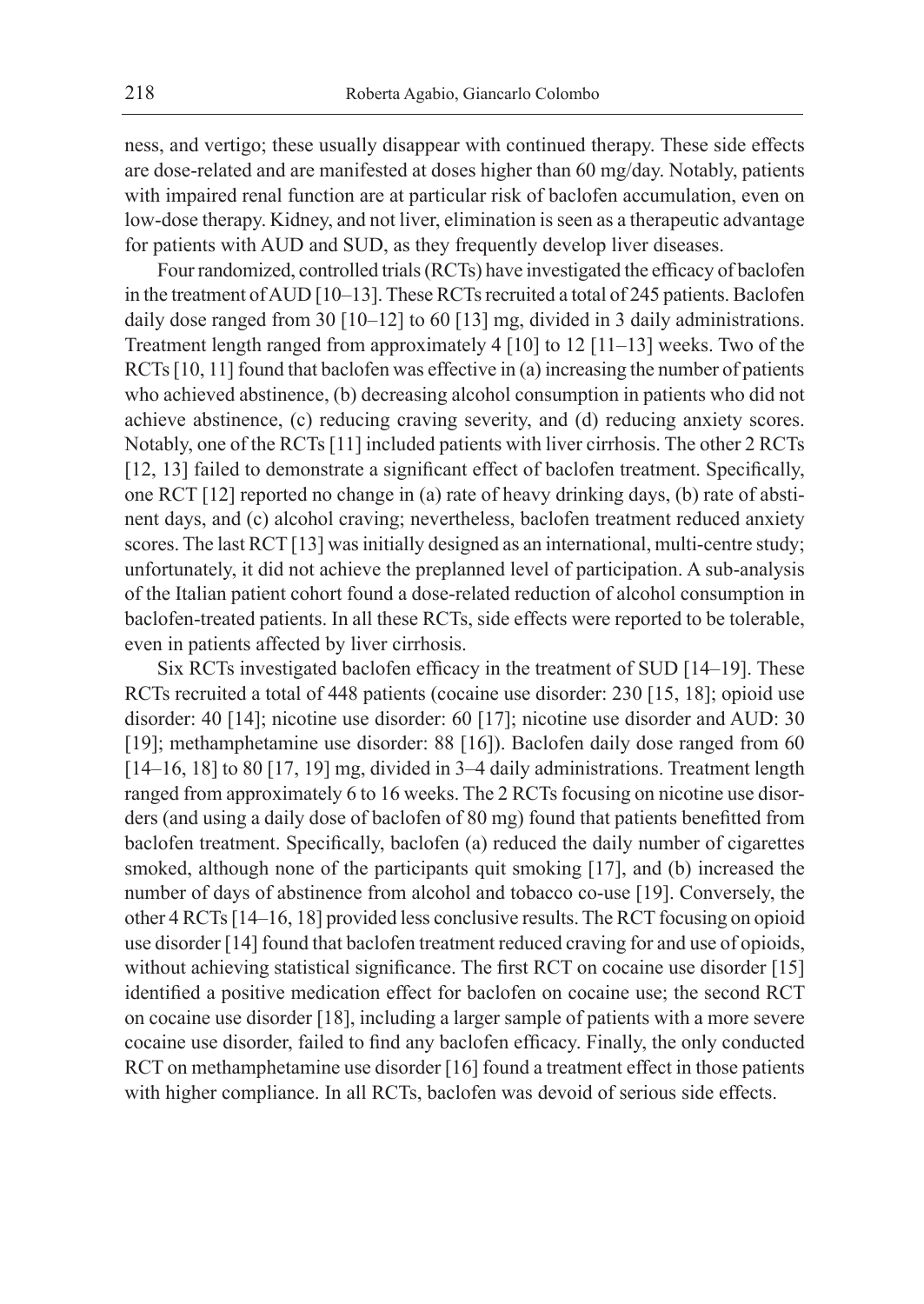Two RCTs investigated baclofen efficacy in the treatment of withdrawal symptoms from heroin [20] or alcohol [21]. A total of 106 patients (44 and 62 patients with alcohol and opiate withdrawal syndrome, respectively) were recruited. Baclofen daily dose was around 30 mg. Treatment period was 3 [21] to 14 [20] days. Both studies found that baclofen reduced the severity of withdrawal syndrome. Specifically, baclofen reduced the severity of alcohol withdrawal syndrome and benzodiazepine use [21] and was more effective and faster-acting than clonidine in counteracting opiate withdrawal symptoms [20].

The relatively low number of RCTs conducted to date, together with the discrepancy in the results collected, does not allow any definitive conclusions to be drawn as to on baclofen efficacy in the treatment of AUD and, particularly, SUD. However, the majority of these RCTs tested relatively low doses of baclofen (30–60 mg/day)  $[10–16, 18, 20, 21]$  and excluded patients with other mental disorders  $[10, 11, 13–17, 13]$ 19, 20]. Interestingly enough, and at variance with the design of these RCTs, a series of multiple case reports found that administration of higher doses of baclofen (up to 400 mg/day, divided into 3 daily administrations), completely suppressed alcohol intake in a sample of AUD patients including subjects with other mental disorders. An eloquent example is constituted by the dose-finding trial conducted by Olivier Ameisen, a French physician and alcoholic, who treated his own AUD and anxiety with increasing daily doses of baclofen [22]. Daily doses of baclofen as high as 270 mg completely suppressed his craving for and consumption of alcohol. Due to somnolence, Ameisen progressively reduced baclofen dose to 120 mg/day: with this dose, Ameisen maintained abstinence and craving suppression in the absence of any side effects. Other case reports confirmed that administration of high doses of baclofen was effective and safe in patients with AUD and other psychiatric illnesses [23–25]: patients achieved abstinence from alcohol without manifesting side effects secondary to the combined use of baclofen and psychoactive medications (e.g., antidepressants, anti-psychotics, and anxiolytics).

The efficacy of baclofen in reducing anxiety was observed in several RCTs [10–12] and case reports [22–25], suggesting that this may contribute towards the capacity of baclofen to reduce alcohol craving and consumption. However, it should be noted that the coexistence of a mental disorder may delay response to baclofen [9].

Further studies are needed to better understand the potential efficacy of baclofen in the treatment of AUD and SUD. Over the forthcoming months, the results of RCTs currently underway in France will help to (a) clarify whether high doses of baclofen are a preferable therapeutic option compared to low doses and (b) better understand the relationship between the typology of AUD and SUD patients (e.g., presence of other mental disorders) and baclofen response.

Information currently available does not support baclofen administration as the first-line pharmacological option for AUD and SUD. However, baclofen may represent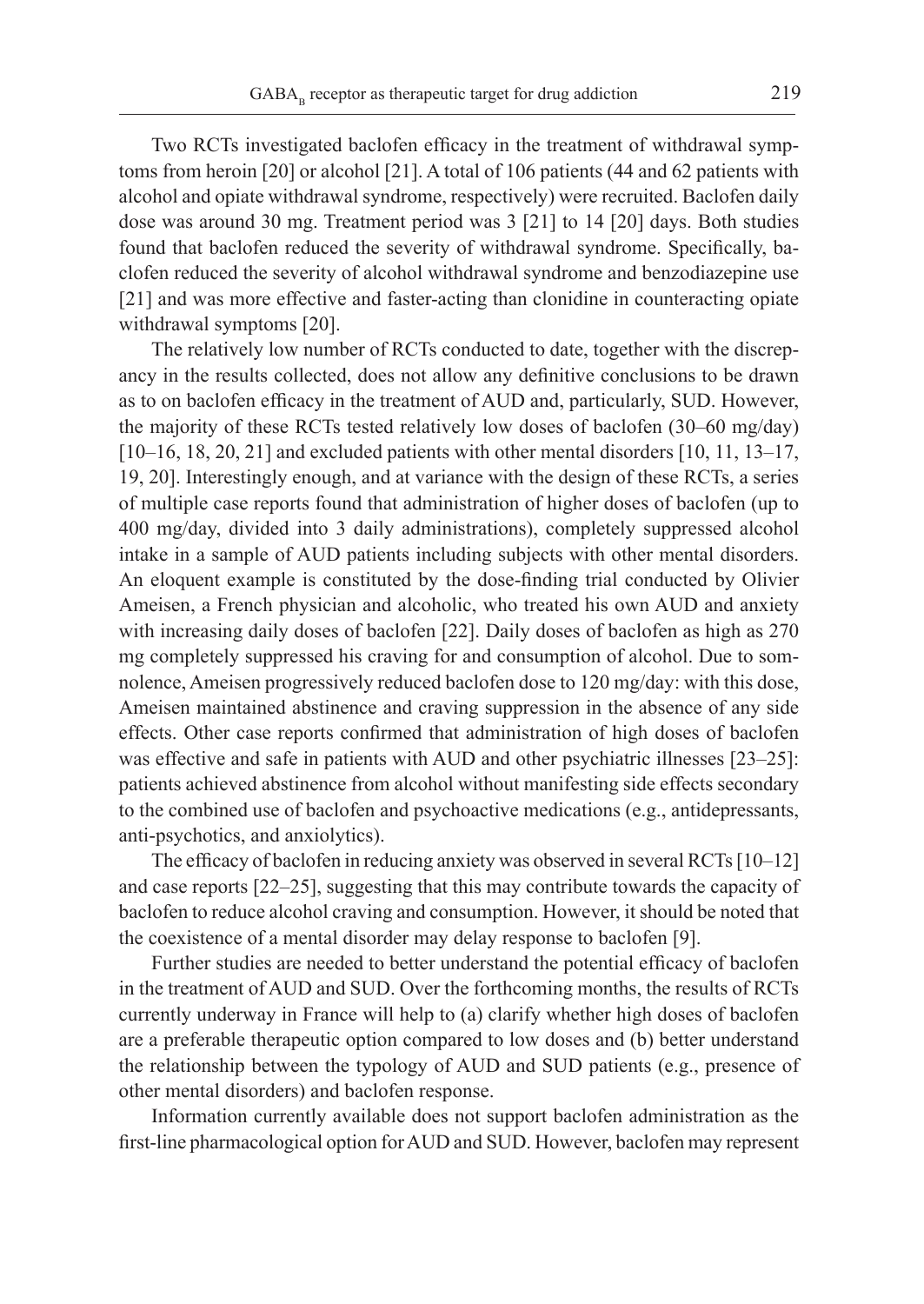a valuable option use in for patients with AUD or SUD who: a) fail to respond to other approved medications, b) are affected by liver disease (preventing the administration of medications metabolized by the liver), and c) are affected by SUD for which no approved medication is available. At present, and awaiting clarification of the therapeutic potential of high baclofen doses, a reasonable treatment schedule would include: a) an initial dose of 15 mg baclofen (divided into 3 daily administrations), b) evaluation of craving severity at this initial baclofen dose, and – if needed – c) progressive increase of baclofen daily dose up to a dose capable of achieving a maintaining suppression of craving and intake. It is important that patients' renal function should be carefully assessed before commencing baclofen therapy. Treatment with baclofen should always be conducted under strict medical supervision; patients should be advised against abrupt baclofen discontinuation.

# Positive allosteric modulators (PAM): preclinical evidence of their anti-addictive properties

 $GABA_p$  PAMs constitute an important advancement in the pharmacology of the  $GABA<sub>B</sub>$  receptor.  $GABA<sub>B</sub>$  PAMs bind to a distinct site from the orthosteric agonist binding site of GABA (and baclofen) and are devoid of substantial intrinsic agonistic activity in the absence of GABA; GABA PAMs act synergistically with GABA, enhancing its effects only in those synapses where GABA has endogenously been released [5]. This mode of action results in potential advantages over baclofen:  $GABA<sub>B</sub>$  PAMs activate the receptor without the limitations (e.g., receptor overstimulation and desensitization, overdosage, development of tolerance) associated with agonist activation. Data collected to date invariably demonstrate that, compared to baclofen, GABA<sub>p</sub> PAMs feature a much larger separation between the "desired" (anxiolysis, anti-addiction) and "undesired" (sedation, motor-incoordination) pharmacological effects [6–8].

Several anti-addictive effects of baclofen are reproduced by treatment with  $GABA<sub>B</sub>$  PAMs [6–8]. Recent research has indeed demonstrated that administration of the in vivo effective GABA<sub>B</sub> PAMs, CGP7930, GS39783, BHF177, rac-BHFF, and ADX71441, reduced: a) acquisition and maintenance of high alcohol drinking in rats; b) binge-like alcohol drinking in rats and mice; c) oral alcohol self-administration in rats; d) intravenous self-administration of cocaine and nicotine in rats; e) reinstatement of cocaine – and nicotine-seeking behaviour in rats; f) nicotine-, amphetamine-, and methamphetamine-induced conditioned place preference in rats; g) cocaine-, nicotine-, and amphetamine-stimulated hyperlocomotion in mice; h) withdrawal signs in rats and mice made physically dependent on nicotine and morphine.

In line with their molecular mode of action, repeated treatment with  $GABA_n$ PAMs did not result in development of tolerance to their anti-addictive effects (if ideally transposed to humans, lack of tolerance is seen as a fundamental condition for a pharmacotherapy for AUD or SUD). Additionally, combined treatment with  $GABA_B$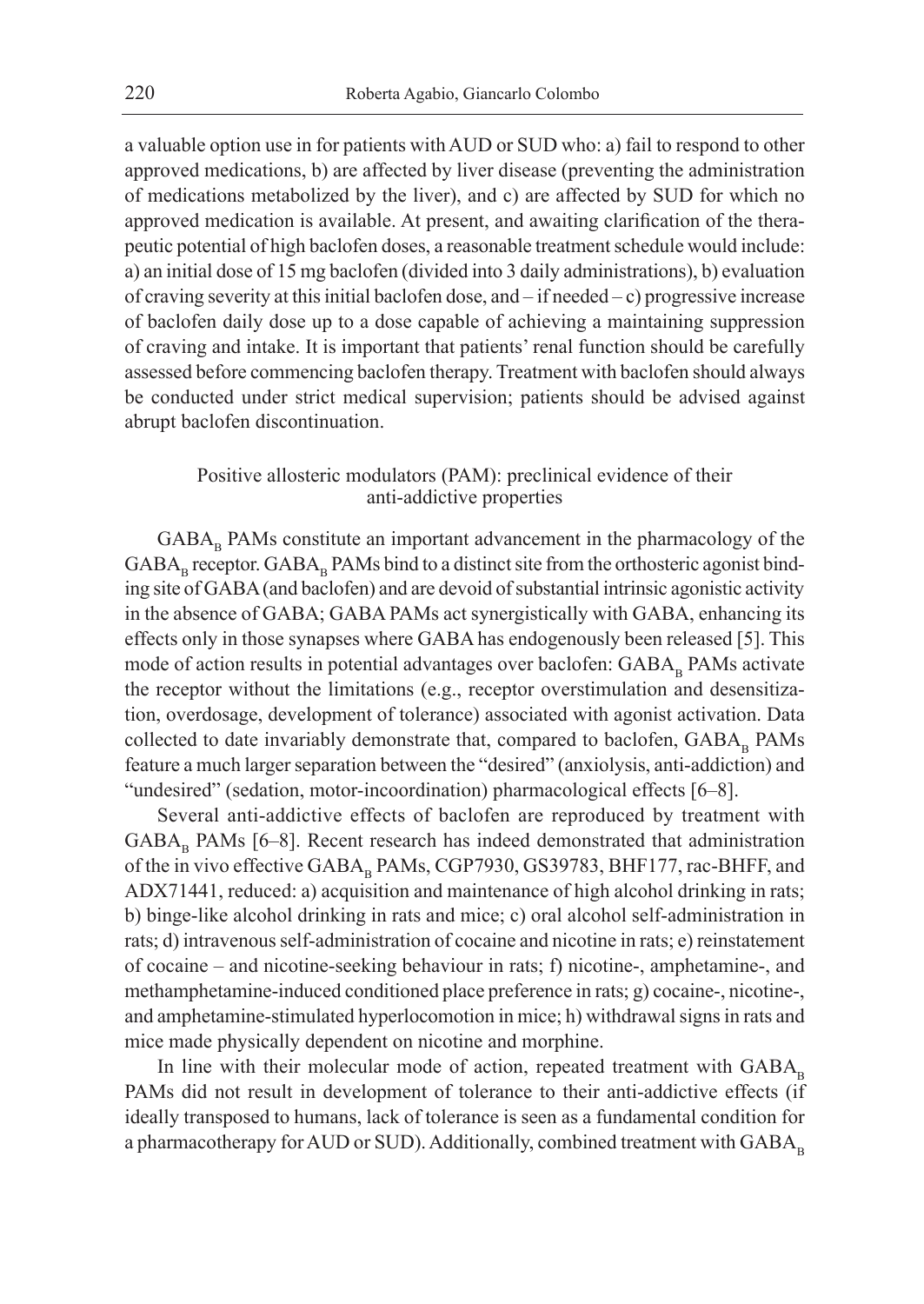PAMs and baclofen potentiated the anti-addictive effects of baclofen, while its sedative effects were virtually unchanged; in terms of translation to the clinic, these data suggest that combination of low doses of both baclofen and  $GABA_p$  PAMs would potentiate the "desired" pharmacological effects of baclofen with no change on its "undesired", sedative and muscle-relaxant effects.

Based on these results,  $GABA_p$  PAMs may represent a new therapeutic option for use in the treatment of AUD and SUD. The recent transition of ADX71441 to the first steps of clinical trials makes testing its anti-addictive pharmacological profile in humans a feasible and promising option in the near future.

*Acknowledgement: the authors are grateful to Ms. Anne Farmer for language editing of the manuscript. This work has been supported by grant no. CRP-17596 from Regione Autonoma della Sardegna (LR 7 Agosto 2007, n. 7).*

#### **References**

- 1. Bettler B, Kaupmann K, Mosbacher J, Gassmann M. *Molecular structure and physiological functions of GABAB receptors*. Physiol. Rev. 2004; 84: 835–867.
- 2. Couve A, Calver AR, Fairfax B, Moss SJ, Pangalos MN. *Unravelling the unusual signalling properties of the GABAB receptor*. Biochem. Pharmacol. 2004; 68: 1527–1536.
- 3. Cryan JF, Kaupmann K. *Don't worry 'B' happy!: a role for GABA*B *receptors in anxiety and depression*. Trends Pharmacol. Sci. 2005; 26: 36–43.
- 4. Kumar K, Sharma S, Kumar P, Deshmukh R. *Therapeutic potential of GABA*B *receptor ligands in drug addiction, anxiety, depression and other CNS disorders*. Pharmacol. Biochem. Behav. 2013; 110: 174–184.
- 5. Froestl W. *Chemistry and pharmacology of GABA*B *receptor ligands*. Adv. Pharmacol. 2010; 58: 19–62.
- 6. Vlachou S, Markou A. *GABA*B *receptors in reward processes*. Adv. Pharmacol. 2010; 58: 315 371.
- 7. Agabio R, Colombo G. *GABA*B *receptor ligands for the treatment of alcohol use disorder: preclinical and clinical evidence*. Front. Neurosci*.* 2014; 8: 140.
- 8. Filip M, Frankowska M, Sadakierska-Chudy A, Suder A, Szumiec L, Mierzejewski P. et al. *GABA*B *receptors as a therapeutic strategy in substance use disorders: Focus on positive allosteric modulators*. Neuropharmacology 2014; 88: 36–47.
- 9. Agabio R, Preti A, Gessa GL. *Efficacy and tolerability of baclofen in substance use disorders: A systematic review*. Eur. Addict. Res. 2013; 19: 325–345.
- 10. Addolorato G, Caputo F, Capristo E, Domenicali M, Bernardi M, Janiri L. et al. *Baclofen efficacy in reducing alcohol craving and intake: a preliminary double-blind randomized controlled study*. Alcohol Alcohol. 2002; 37: 504–508.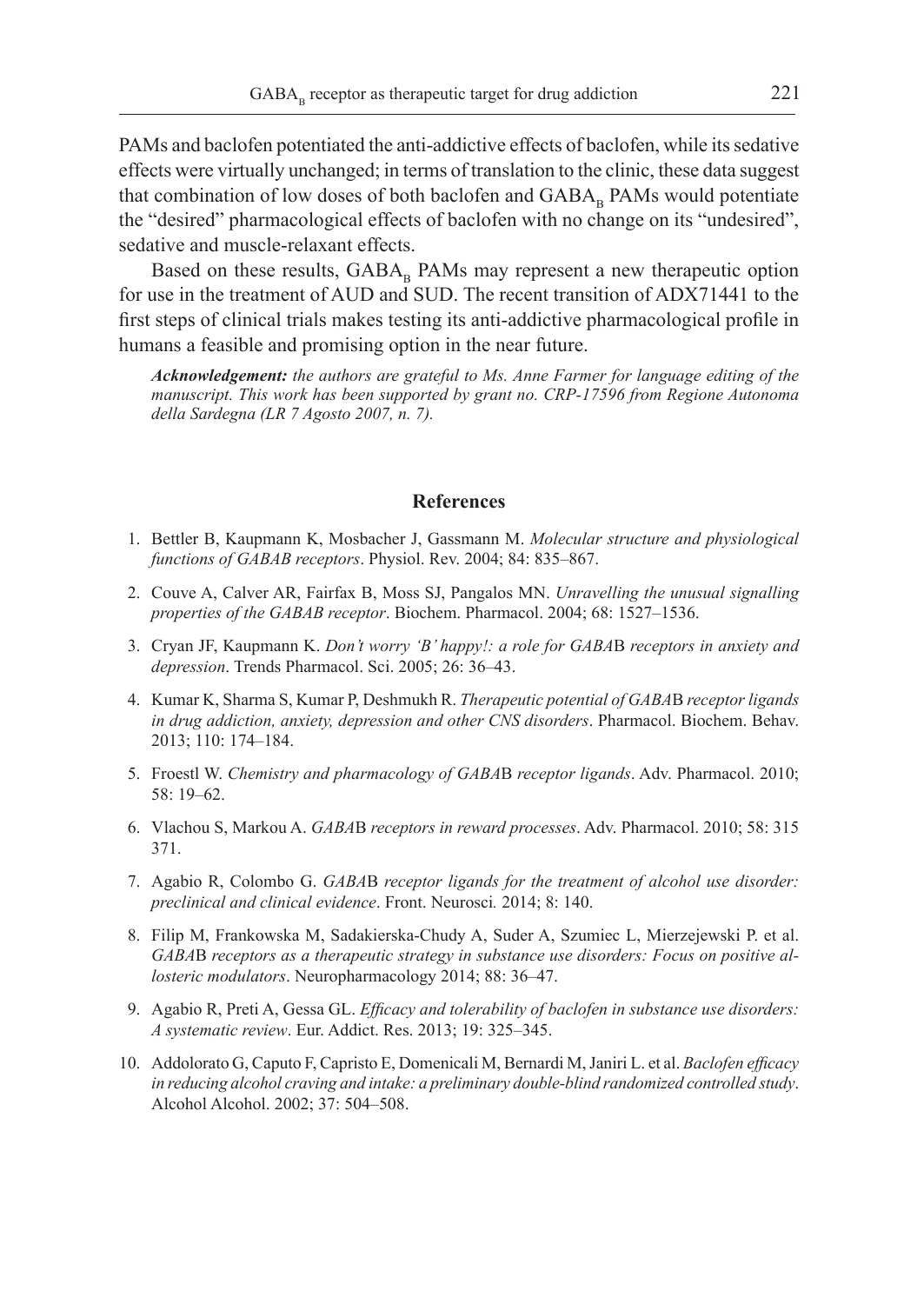- 11. Addolorato G, Leggio L, Ferrulli A, Cardone S, Vonghia L, Mirijello A. et al. *Effectiveness and safety of baclofen for maintenance of alcohol abstinence in alcohol-dependent patients with liver cirrhosis: randomised, double-blind controlled study*. Lancet 2007; 370: 1915–1922.
- 12. Garbutt JC, Kampov-Polevoy AB, Gallop R, Kalka-Juhl L, Flannery BA. *Efficacy and safety of baclofen for alcohol dependence: a randomized, double-blind, placebo-controlled trial*. Alcohol. Clin. Exp. Res. 2010; 34: 1849–1857.
- 13. Addolorato G, Leggio L, Ferrulli A, Cardone S, Bedogni G, Caputo F et al. *Dose-response effect of baclofen in reducing daily alcohol intake in alcohol dependence: Secondary analysis of a randomized, double-blind, placebo-controlled trial*. Alcohol Alcohol. 2011; 46: 312–317.
- 14. Assadi SM, Radgoodarzi R, Ahmadi-Abhari SA. *Baclofen for maintenance treatment of opioid dependence: A randomized double-blind placebo-controlled clinical trial*. BMC Psychiatry 2003; 3: 16.
- 15. Shoptaw S, Yang X, Rotheram-Fuller EJ, Hsieh YC, Kintaudi PC, Charuvastra VC. et al. *Randomized placebo-controlled trial of baclofen for cocaine dependence: preliminary effects for individuals with chronic patterns of cocaine use*. J. Clin. Psychiatry 2003; 64: 1440–1448.
- 16. Heinzerling KG, Shoptaw S, Peck JA, Yang X, Liu J, Roll J. et al. *Randomized, placebo controlled trial of baclofen and gabapentin for the treatment of methamphetamine dependence*. Drug Alcohol Depend. 2006; 85: 177–184.
- 17. Franklin TR, Harper D, Kampman K, Kildea-McCrea S, Jens W, Lynch KG. et al. *The GABA*B *agonist baclofen reduces cigarette consumption in a preliminary double-blind placebo-controlled smoking reduction study*. Drug Alcohol Depend. 2009; 103: 30–36.
- 18. Kahn R, Biswas K, Childress AR, Shoptaw S, Fudala PJ, Gorgon L. et al. *Multi-center trial of baclofen for abstinence initiation in severe cocaine-dependent individuals*. Drug Alcohol Depend. 2009; 103: 59–64.
- 19. Leggio L, Zywiak WH, Edwards SM, Tidey JW, Swift RM, Kenna GA. *A preliminary double – blind, placebo-controlled randomized study of baclofen effects in alcoholic smokers*. Psychopharmacology (Berl.) 2014; 232(1): 233–243.
- 20. Akhondzadeh S, Ahmadi-Abhari SA, Assadi SM, Shabestari OL, Kashani AR, Farzanehgan ZM. *Double-blind randomized controlled trial of baclofen vs. clonidine in the treatment of opiates withdrawal*. J. Clin. Pharm. Ther. 2000; 25: 347–353.
- 21. Lyon JE, Khan RA, Gessert CE, Larson PM, Renier CM. *Treating alcohol withdrawal with oral baclofen: a randomized, double-blind, placebo-controlled trial*. J. Hosp. Med. 2011; 6: 474–479.
- 22. Ameisen O. *Complete and prolonged suppression of symptoms and consequences of alcohol – dependence using high-dose baclofen: a self-case report of a physician*. Alcohol Alcohol. 2005; 40: 147–150.
- 23. Agabio R, Marras P, Addolorato G, Carpiniello B, Gessa GL. *Baclofen suppresses alcohol intake and craving for alcohol in a schizophrenic alcohol-dependent patient: a case report*. J. Clin. Psychopharmacol. 2007; 27: 319–320.
- 24. Bucknam W. *Suppression of symptoms of alcohol dependence and craving using high-dose baclofen*. Alcohol Alcohol. 2007; 42: 158–160.